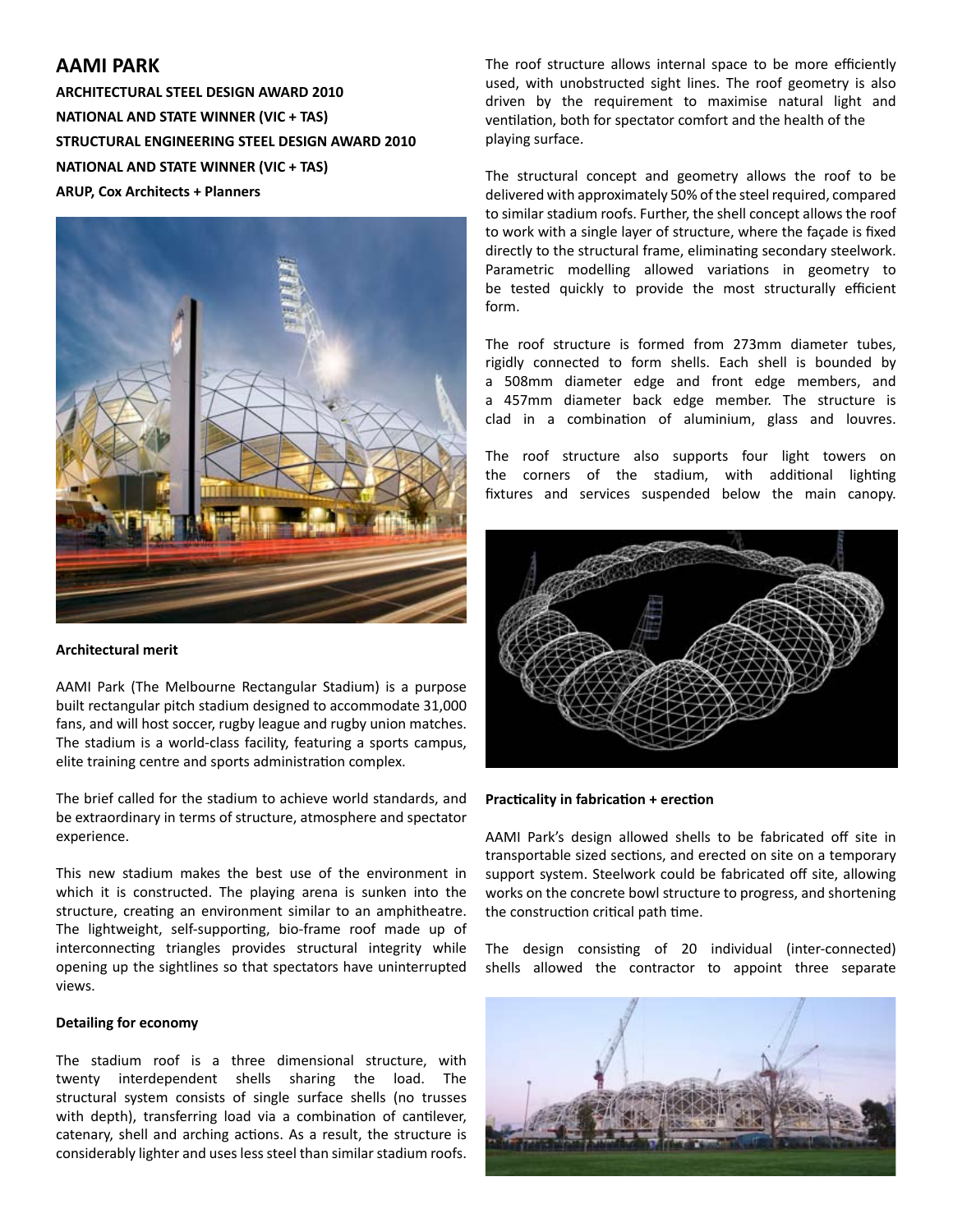fabricators, therefore reducing fabrication and overall construction time. The design also provided some repetition to simplify the construction process. Each of the four quadrants is symmetrical, allowing repetition of cladding panel shapes and sizes.



#### **Attention to corrosion protection**

Steelwork corrosion protection was achieved using an "International Paint" system to provide an adequate level of corrosion resistance while achieving the desired architectural aesthetic.

The system comprised of:

- 75 micron Polyamide cured Epoxy
- 125 micron Polysiloxane final coat

Corrosion protection was applied off site, with final touch ups to repair any minor surface defects during erection.

#### **Innovation**

The design team worked within a virtual 3D environment, from concept stage through to construction. Parametric modelling was used to define the roof structure because of its ability to test alternative geometric configurations to optimise the structural form, and to accommodate the final preset geometry for fabrication and construction purposes.

During concept stage, initial studies of the roof and shell geometries were undertaken in conjunction with Cox Architects and RMIT University's Spatial Information Architecture Laboratory, using a combination of Catia models and 3D CAD.

A parametric model was developed using Bentley's Generative Components software after concept design, when basic geometric principles were agreed between Arup and Cox Architects. The advantage of parametric modelling was the speed at which revised geometry could be generated, and imported into the structural analysis model, in order to study structural geometric efficiencies.

The parametric modelling software created the centreline wireframe models, which were used by the structural engineering design team, and also used by Cox Architects for coordination and approval.

#### **Design efficiency**

optimisation software together with Strand7 analysis software to study the structural efficiency of the roof geometry.

A total of 24 models were studied with variations in shell curvatures and heights, to determine the most efficient geometry. By optimising the structural size required for each of the 4156 roof members, the most efficient structure was determined, providing steel tonnage savings.

Arup used its own in-house buckling analysis to design the structure. The structural analysis method allows complex 3D structures to be understood by studying the local and global buckling behaviours.

Project documentation and steelwork drawings were generated from the parametric geometry, after input into Bentley Structural software. The parametric model was also utilised to make allowance for the self weight deflection of the structural steelwork at the front edge of the roof.



#### **Sustainability**

The efficiencies produced by the structural design process generated a structural steel weight of approximately 50kg/m2 (not including cladding). This steel tonnage is approximately 50% of the steel tonnage used on stadium roofs of similar size.

In addition to the structural efficiencies, the stadium design also allows rainwater to be collected from the roof structure, for use in seating wash down and toilet flushing. Rainwater tanks are in and under the southern stand and low water-use fittings are a feature of the corporate boxes, toilets, kitchens and bars.

Other features decreasing the environmental footprint of the stadium include:

- The low embodied energy hollow core concrete slab upon which the stadium is built.
- The roof dips slightly to the north so it exposes the turf to the maximum sunlight throughout the year.
- The roof shape improves air movement over the playing surface improving turf health.

#### **Summary**

AAMI Park utilises an innovative steel structural system to form a stadium design which utilises minimum quantities of steel to in-house create an efficient and economical structure as well as a unique

Arup's structural design team utilised